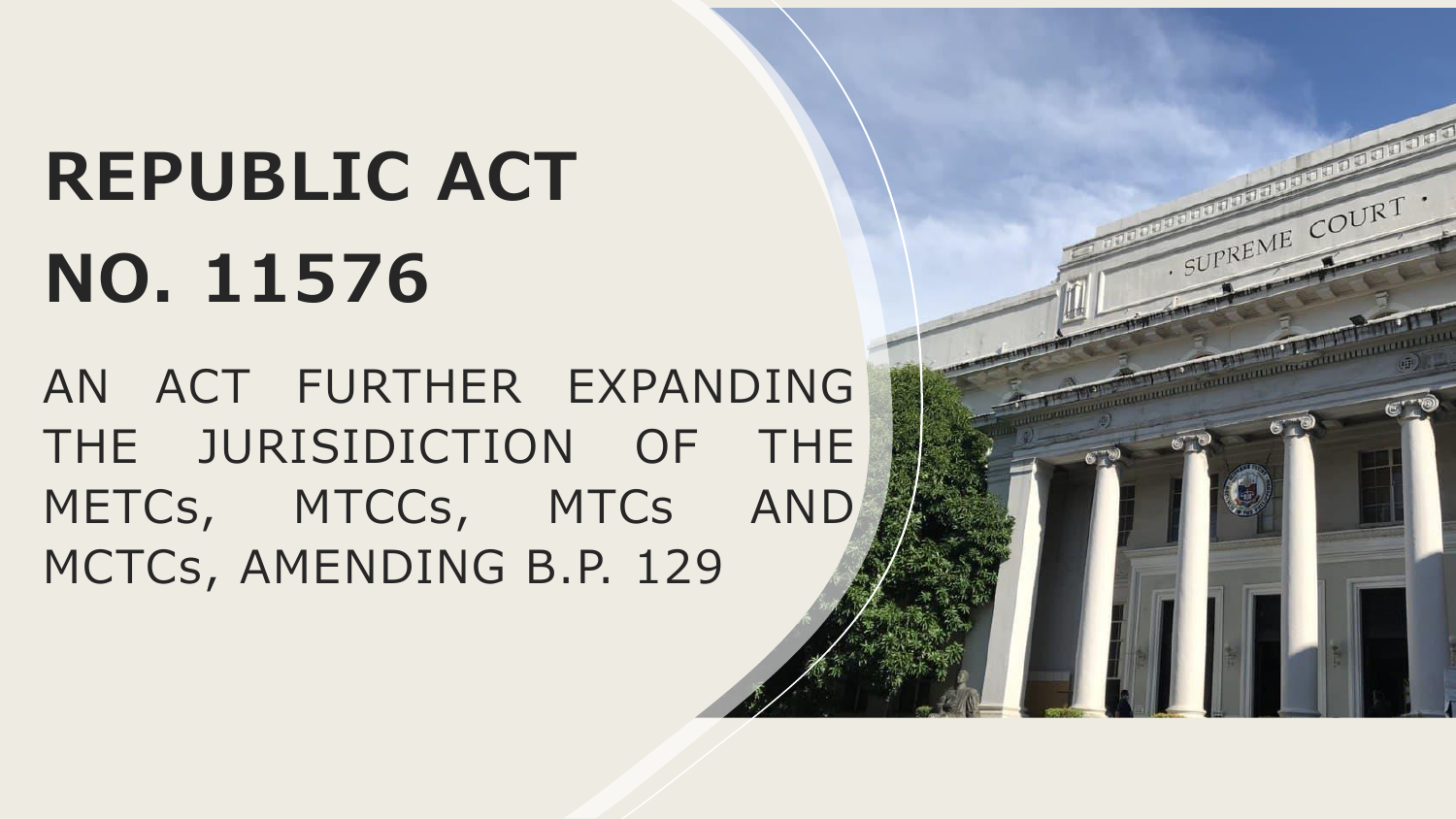## **JURISDICTION OF THE REGIONAL TRIAL COURTS IN CIVIL CASES**

**B.P. 129, as amended by R.A. 7691 | R.A. 11576** 

#### **incapable of pecuniary estimation**;

In all cases **not** within the exclusive jurisdiction

The assessed value of the property The assessed value **exceeds**  involved **exceeds P20,000.00** or for **P400,000.00**, **except** for **forcible**  civil actions in Metro Manila, where such **entry** into and **unlawful detainer**; the value **exceeds 50,000.00 except forcible entry** into and **unlawful detainer**

In admiralty and maritime, the demand The demand or claims **exceeds**  or claim **exceeds P300,000.00** or , in **P2,000,000.00**Metro Manila, such demand or claim **exceeds 400,000.00**;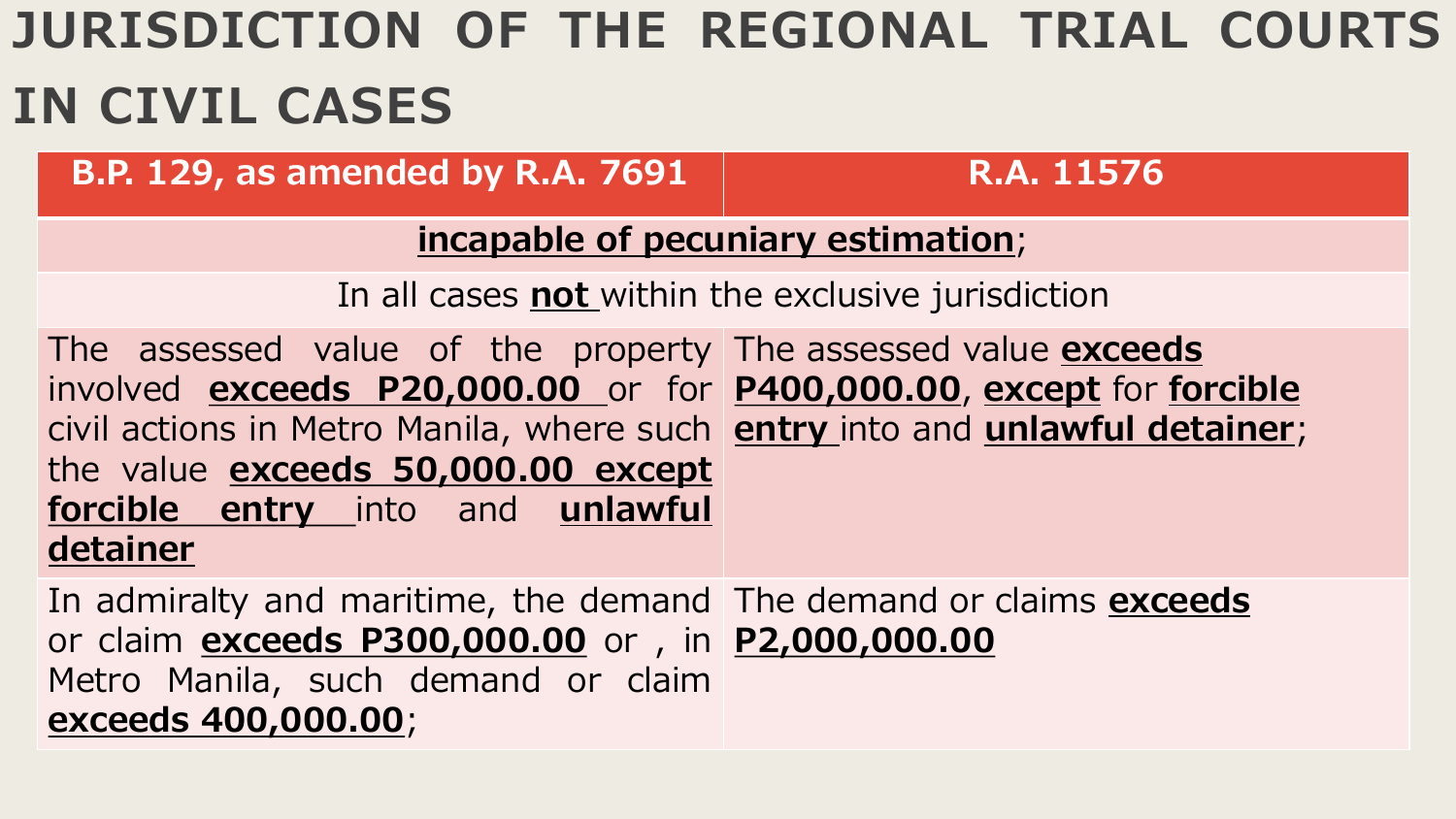## **JURISDICTION OF THE REGIONAL TRIAL COURTS IN CIVIL CASES**

| <b>B.P. 129, as amended by R.A. 7691</b>                                                                                                                                                    | R.A. 11576                                                                                                                                     |
|---------------------------------------------------------------------------------------------------------------------------------------------------------------------------------------------|------------------------------------------------------------------------------------------------------------------------------------------------|
| The gross value of the estate exceeds The gross value of estate exceeds<br>P300,000.00 or, in Metro Manila, such P2,000,000.00;<br>gross value exceeds 400,000.00;                          |                                                                                                                                                |
| property in controversy <b>exceeds</b> property in controversy <b>exceeds</b><br>P300,000.00 or, in Metro Manila, such P2,000,000.00.<br>other abovementioned items exceeds<br>P400,000.00. | In all other cases, the demand, In all other cases, the demand,<br>exclusive of IDALeC, the value of the exclusive of IDALeC, the value of the |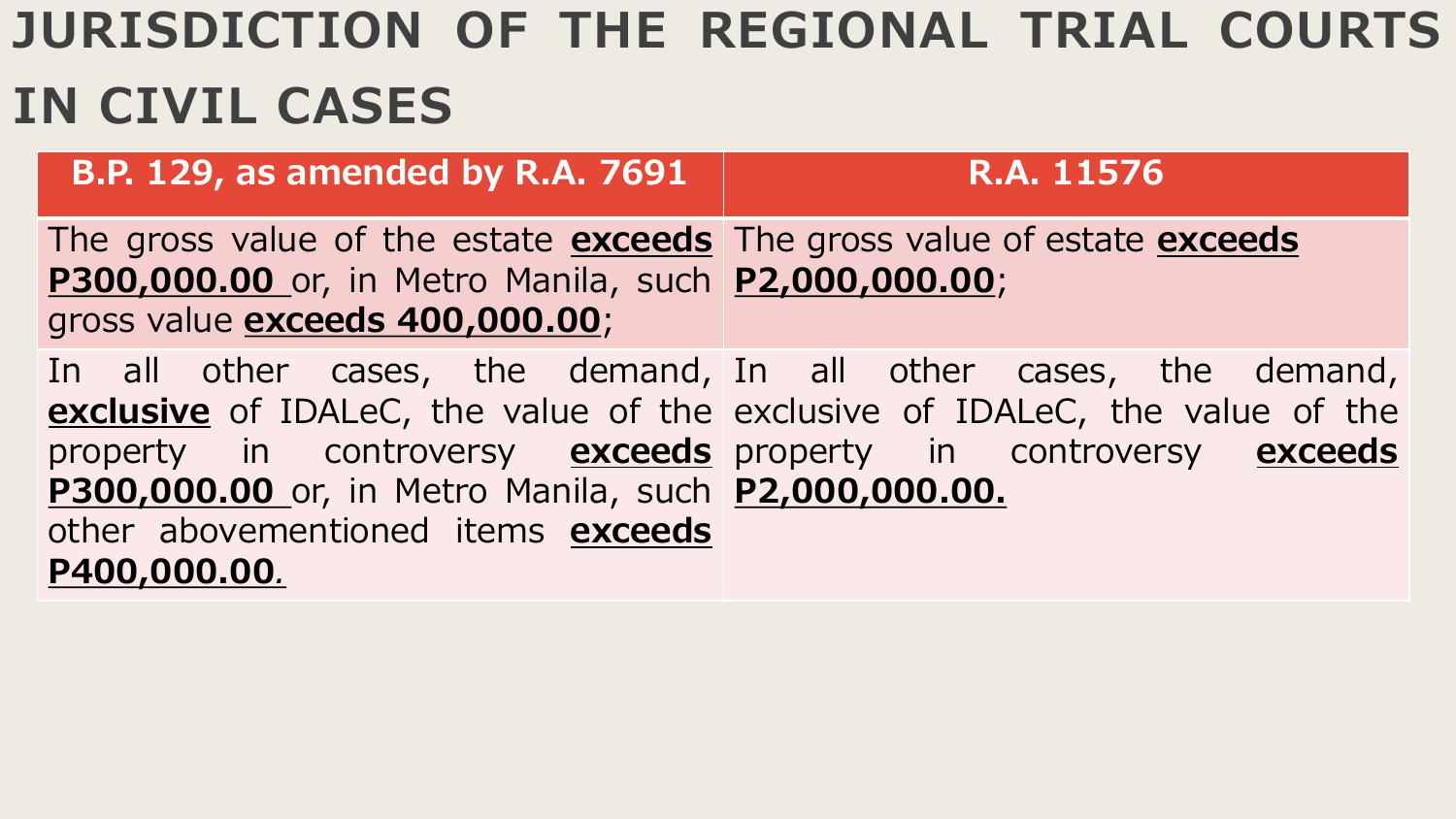## **EXPANDED JURISDICTION OF THE FIRST LEVEL COURTS IN CIVIL CASES (MeTCs, MTCCs, MTCs, and MCTCs)**

#### **B.P. 129, as amended by R.A. 7691 | R.A. 11576**

### Cases of **forcible entry** and **unlawful detainer;**

The value of the personal property, estate, The value of the personal property, estate, or amount of the demand does **not exceed** or amount of the demand does **not exceed P300,000.00** or, in MM, **does not exceed P2,000,000.00 exclusive** of IDALeC, the **P400,000.00 exclusive** of IDALeC, the amount of which must be specifically amount of which must be specifically alleged: Provided, **That IDALeC shall be** alleged: Provided, That where there are **included in the determination of the** several claims or causes of action between **filing fees**: Provided, further, That where the same or different parties, embodied in there are several claims or causes of action the same complaint, the amount of the between the same or different parties, demand shall be the **totality** of the claims in embodied in the same complaint, x x x all the causes of action, irrespective of whether the causes of action arose out of the same or different transactions;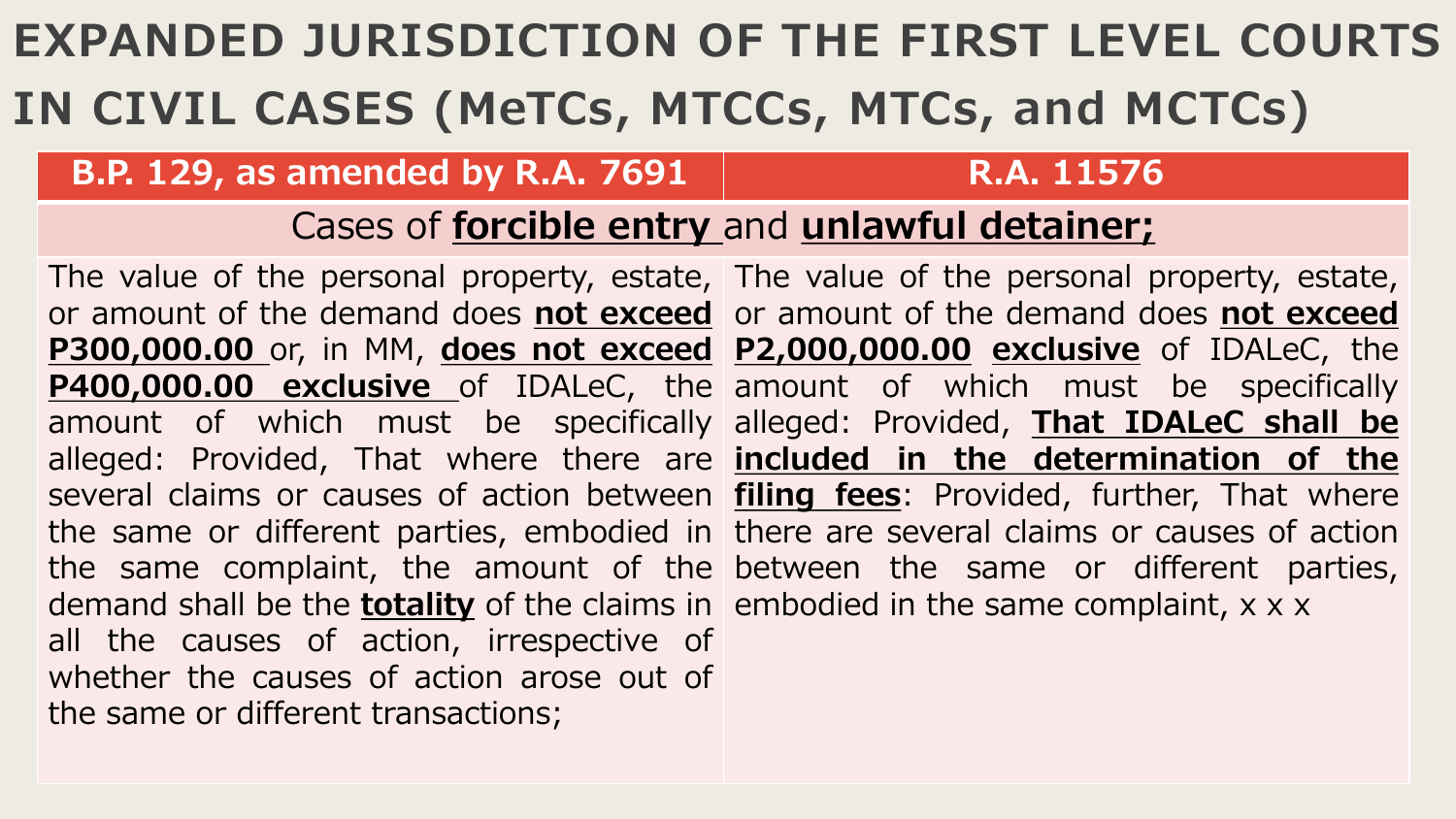## **EXPANDED JURISDICTION OF THE FIRST LEVEL COURTS IN CIVIL CASES (MeTCs, MTCCs, MTCs, and MCTCs)**

### **B.P. 129, as amended by R.A. 7691 | R.A. 11576**

The assessed value of the property or The assessed value of the property or interest therein does **not exceed** interest therein does not **exceed P20,000.00** or, in MM, does **not exceed P400,000.00 exclusive** of IDALeC: **P50,000.00 exclusive** of IDALeC: Provided, Provided, That in cases of land not declared That in cases of land not declared for for taxation purposes, the value of such taxation purposes, the value of such property shall be determined by the property shall be determined by the assessed value of the adjacent lots; assessed value of the adjacent lots.

In admiralty and maritime actions where the demand or claim does **not exceed 2,000,000.00.**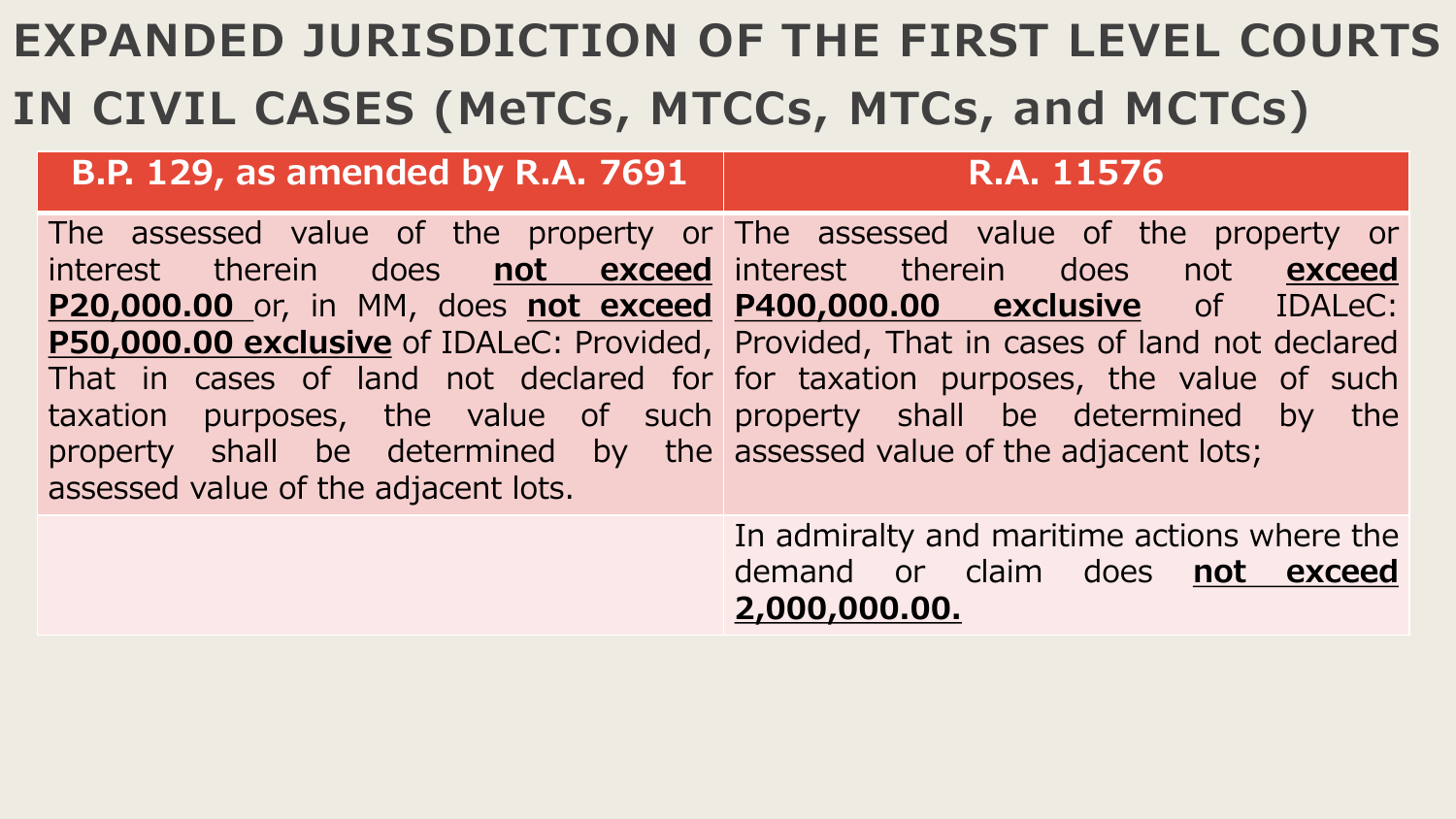## **DELEGATED AUTHORITY OF THE SC TO ADJUST JURISDICTIONAL AMOUNTS FOR FIRST AND SECOND LEVEL COURTS**

- 1. Extraordinary supervening inflation or deflation;
- 2. Change in land valuation; or
- 3. Proportion of caseload